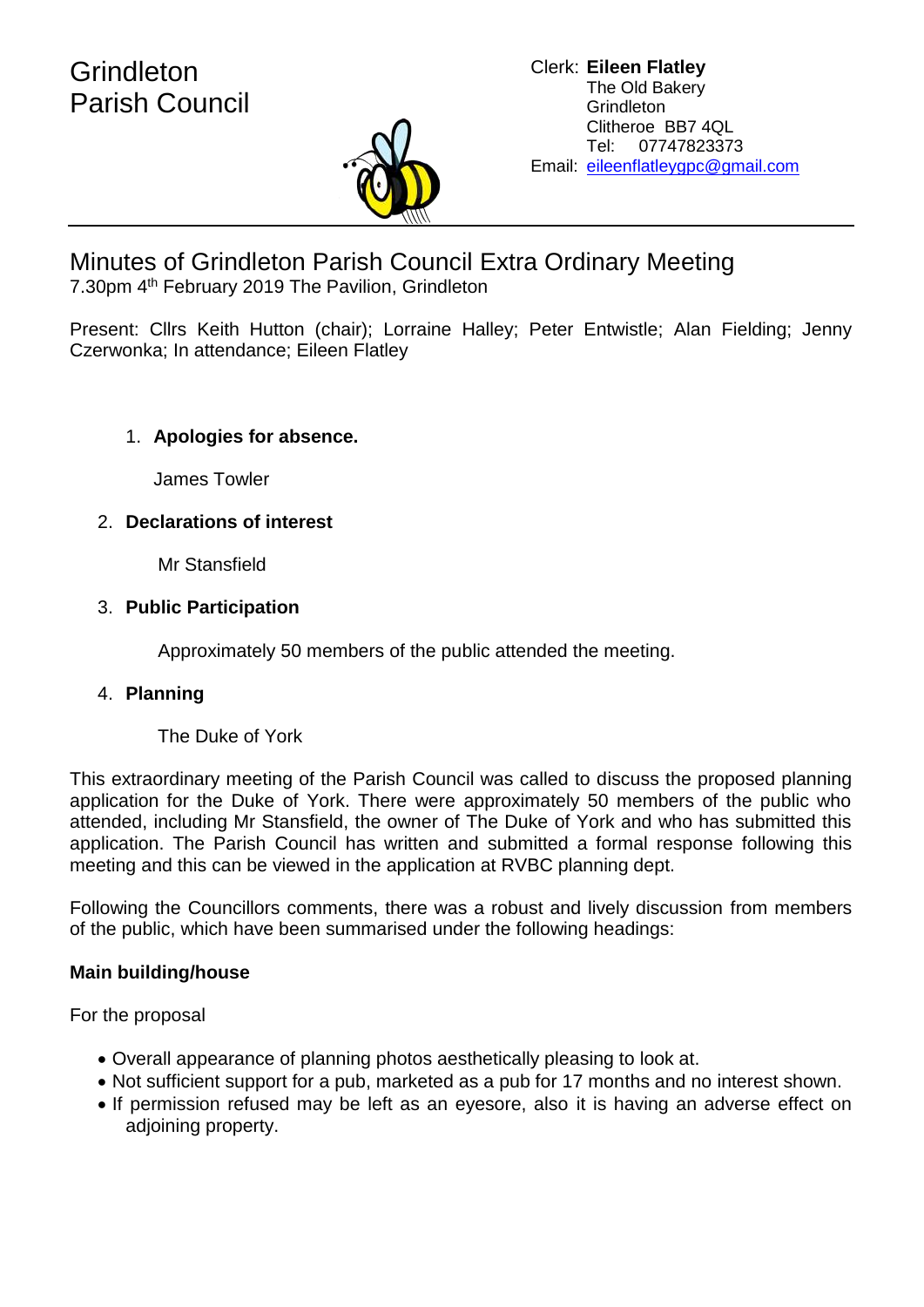## **Grindleton** Parish Council



Against the proposal

- The pub is a community hub, loss of community amenity within the village, creates community cohesion.
- No other pub in the village, Pavilion not in competition as stated in planning documents.
- Should look at long term effect, could possibly be re-advertised as pub with rooms?

### **Holiday Lets**

For proposal

- Holiday lets 'better than looking at Tarmac'
- Employment to the village
- •Tourist attraction

#### Against proposal

- Change of impact on conservation area and would be too cramped and appear 'closed in'
- Restricted view causing safety issues
- More employment opportunities from a pub
- May not be viable as not a touristy village therefore may be turned into private dwellings.
- Were they included in plans for the benefit of planning dept to attract tourism to the village?

#### **Builders store**

For proposal

• A builder's store was felt to be better than noise from a pub

#### Against the proposal

- Possible noise nuisance unloading and loading of materials especially at unsocial hours
- Increase in traffic, especially larger vehicles this was reiterated by many
- Security risk would this also involve extra lighting and alarms? Would disturb local residents and wildlife from adjoining wood.
- Could not a storage facility nearby not be used?
- Conflicting descriptions from plans is it an upmarket tourist/residential development or a commercial builders store?
- Concerns were raised about high volume of traffic-close to where school buses drop off